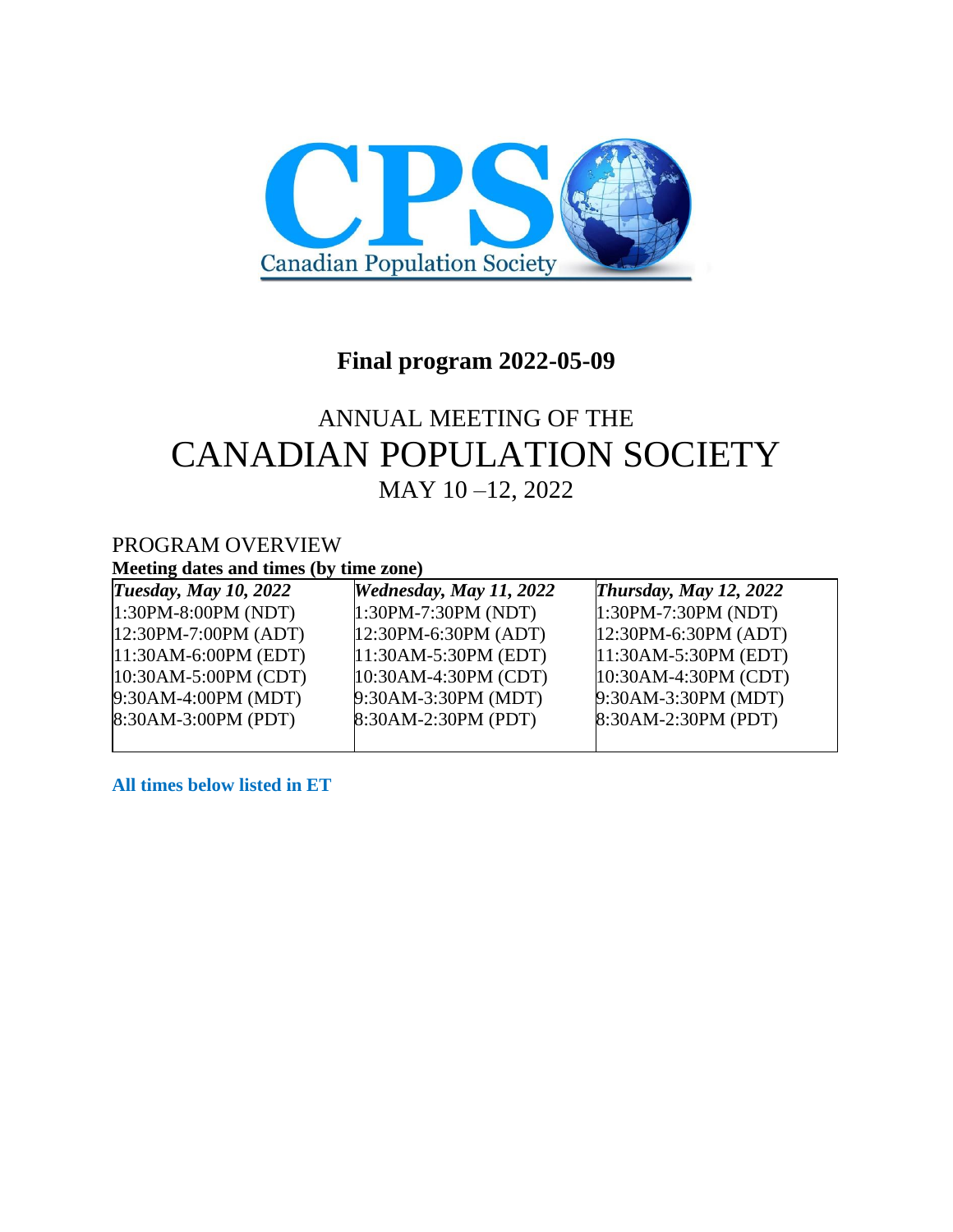# *Tuesday, May 10, 2022*

| 11:30 am - 12:45 pm                 | Session 1.1 Immigration and Migration                        |  |
|-------------------------------------|--------------------------------------------------------------|--|
| 12:45 pm $-1:00$ pm                 | <b>Break</b>                                                 |  |
| $1:00 \text{ pm} - 2:15 \text{ pm}$ | Session 1.2 Family                                           |  |
| $2:15$ pm $-2:30$ pm                | <b>Break</b>                                                 |  |
| $2:30 \text{ pm} - 3:45 \text{ pm}$ | Session 1.3 COVID-19 and Mortality                           |  |
| $3:45$ pm $- 4:00$ pm               | <b>Break</b>                                                 |  |
| $4:00 \text{ pm} - 5:15 \text{ pm}$ | <b>Session 1.4 Special Session on the 2021 Census</b>        |  |
| $5:15$ pm $-6:00$ pm                | <b>CPS Late-breaker Poster Session and Social Event (via</b> |  |
|                                     | Gather.town)                                                 |  |

# *Wednesday, May 11, 2022*

| Special Session on the Canadian and U.S. Censuses (co-hosted<br>with CAnD3) |
|-----------------------------------------------------------------------------|
| <b>Break</b>                                                                |
| Session 2.1 Population Research in a Pandemic                               |
| <b>Break</b>                                                                |
| Session 2.2 Fertility                                                       |
| <b>Break</b>                                                                |
| Session 2.3 Labour Market and Education                                     |
| <b>Break</b>                                                                |
| <b>Graduate Student Professional Development Session</b>                    |
|                                                                             |

# *Thursday, May 12, 2022*

| Session 3.1 Sex, Gender, and Sexuality                   |
|----------------------------------------------------------|
| <b>Break</b>                                             |
| <b>General Assembly</b>                                  |
| <b>Break</b>                                             |
| Session 3.2 Health Inequalities                          |
| <b>Break</b>                                             |
| Session 3.3 Health Behaviour, Chronic Diseases and Aging |
| <b>CPS</b> Council Meeting                               |
|                                                          |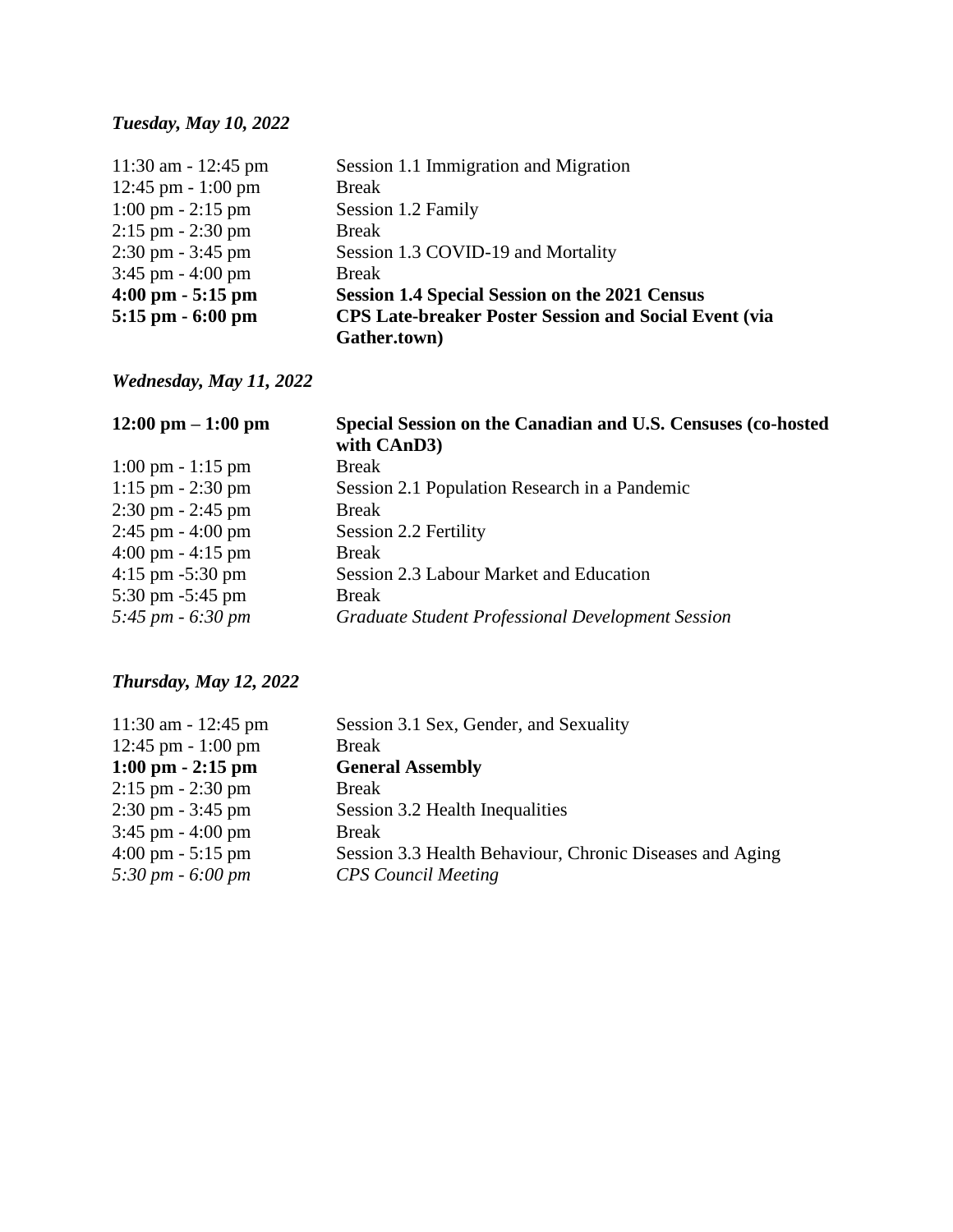# **Tuesday, May 10, 2022**

**Session 1.1: Immigration and Migration Tuesday, May 10 11:30 am-12:45 pm Zoom Link:** <https://mcgill.zoom.us/j/81931312735?pwd=ZHNHMzhoNk5GKzhIVE5xVGFjUWtmdz09> **Session Chair: Kamrul Islam, University of Lethbridge**

Gender, parenthood and employment during COVID-19: An immigrant-native born comparison in Canada

Siqi Qin, University of British Columbia Manlin Cai, University of British Columbia Sylvia Fuller, University of British Columbia Yue Qian, University of British Columbia

The Income Growth Rate of Immigrant Apprentices in Canada Taylor Noriko Paul, University of Western Ontario Hyeongsuk Jin, Statistics Canada Michael Haan, University of Western Ontario

Canadian youth moving to opportunities: Intergenerational income mobility and internal migration

Xavier St-Denis, Institut national de la recherche scientifique Marie Connolly, Université du Québec à Montréal (UQÀM) Yacine Boujija, Université de Montréal

Source country gender roles and behavioural responses to family policy changes among immigrant women in Canada

Lisa Kaida, McMaster University Max Stick, McMaster University Feng Hou, Statistics Canada

### **Break 12:45 pm – 1:00 pm**

**Session 1.2: Family Tuesday, May 10 1:00 pm – 2:15 pm Zoom Link:** <https://mcgill.zoom.us/j/83208964208?pwd=NnZTdHgvS0p0MU5mZFpzK0ZnMXMrUT09> **Session Chair: Ana Fostik, Statistics Canada**

The luxury of having the help of grandparents Roxana Arana, Université de Montréal Lisa Dillon, Université de Montréal Francisco Zamudio, Universidad Autónoma Chapingo Alejandro Murua, Université de Montréal

Childhood Experiences, Growing Up "In Care," and Trust: A Quantitative Analysis Delphine Brown, University of Alberta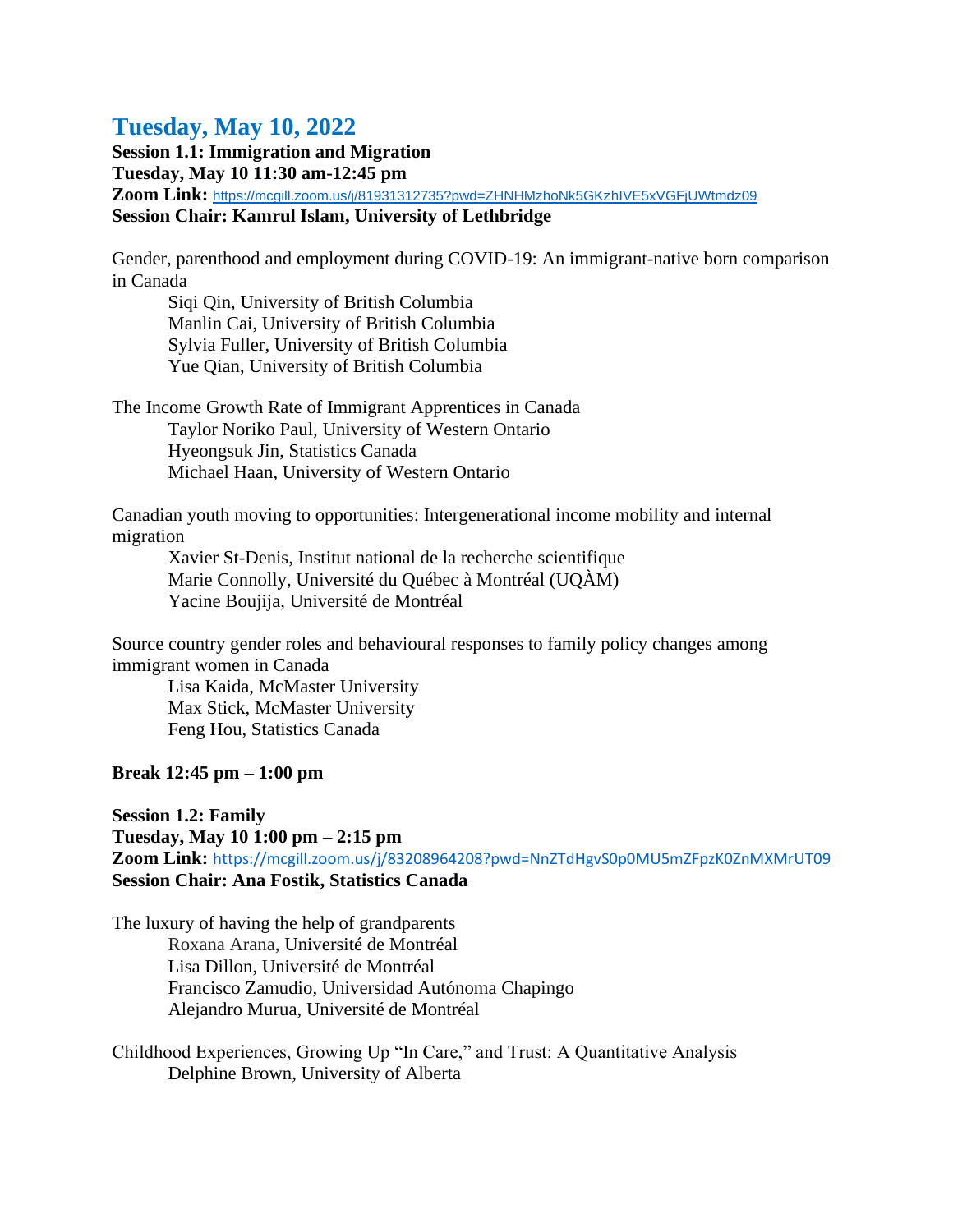Parenting arrangements following divorce or separation in Canada Mila Kingsbury, Statistics Canada Nora Galbraith, Statistics Canada

Do Common-Law Parents Live Differently? The Role of Union Type in the Relationship Between Living Arrangements and Parenthood in Canada Gabrielle Juteau, McGill University

Disparities between Rural and Urban Canadian Families Shelley Clark, McGill University Ann-Marie Helou, McGill University Matthew Brooks, McGill University Rachel Margolis, University of Western Ontario

#### **Break 2:15 pm – 2:30 pm**

#### **Session 1.3: COVID-19 and Mortality**

**Tuesday, May 10 2:30 pm – 3:45 pm**

Zoom Link: <https://mcgill.zoom.us/j/86119345010?pwd=UUYzaFU4NWtuTDRMcjFrZGdVMlN3dz09> **Session Chair: Stacey Hallman, Statistics Canada**

Producing summary statistics of COVID-19 cases and deaths over time: The case for using geometric measures, not arithmetic ones

Richard Verdugo, (formerly) National Education Association U.S.A Arni S.R. Srinivasa Rao, Augusta University & Medical College of Georgia Steven G. Krantz, Washington University in St. Louis David Swanson, University of California Riverside & University of Washington Seattle

A Preliminary Analysis of Mortality from Covid-19 in Canada: A multiple-cause-of-death Approach

Michel Lopez Barrios, Carleton University Khalil Kain, Carleton University Paul Peters, Carleton University

An Ecological Study of Religion and COVID-19 Mortality Adebiyi G. Boco, University of Lethbridge

#### **Break 3:45 pm – 4:00 pm**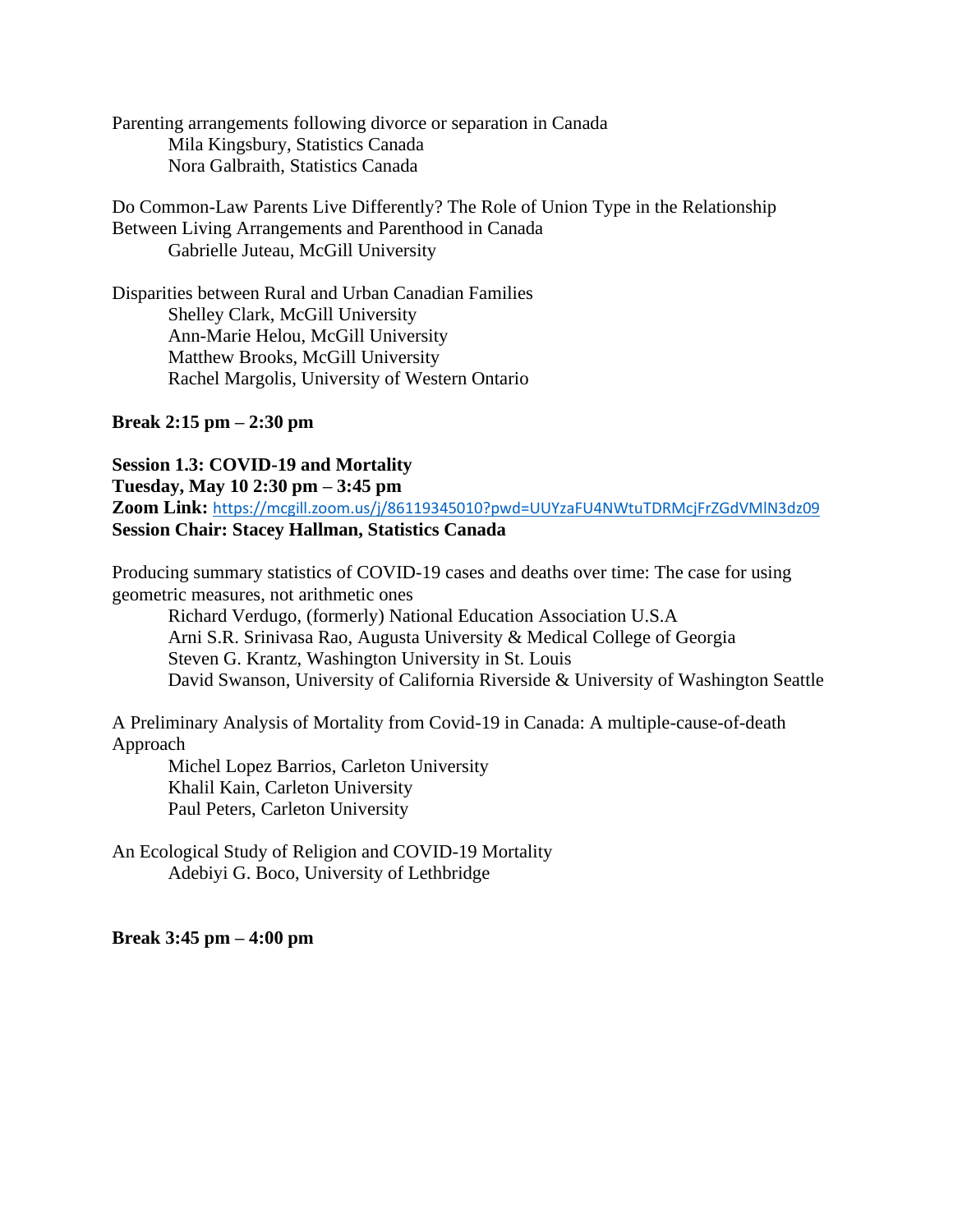**Session 1.4: Special Session on the 2021 Census Tuesday, May 10 4:00 pm – 5:15 pm Zoom Link:** <https://mcgill.zoom.us/j/89299378809?pwd=UjdxU1dBajlBVXpBbXU4N1BreEwvUT09> **Session Chair: Julien Bérard-Chagnon, Statistics Canada**

2021 Census Collection and Data Quality Indicators Anne-Marie Rollin, Statistics Canada

- 2021 Census Highlights: Population and Dwelling Counts Patrick Charbonneau, Statistics Canada Karl Chastko, Statistics Canada
- 2021 Census Highlights: Age and Type of Dwellings Stacey Hallman, Statistics Canada Julien Bérard-Chagnon, Statistics Canada Arnaud Bouchard-Santerre, Statistics Canada
- 2021 Census Highlights: Gender Diversity France-Pascale Ménard, Statistics Canada

**CPS Late-breaker Poster Session and Social Event (via Gather.town) Tuesday, May 10 5:15 pm – 6:00 pm Gather.town Link: [https://app.gather.town/invite?token=zpf7FfnBvTtVB\\_-](https://app.gather.town/invite?token=zpf7FfnBvTtVB_-FgM0gc8dUpxGdUQI_) [FgM0gc8dUpxGdUQI\\_](https://app.gather.town/invite?token=zpf7FfnBvTtVB_-FgM0gc8dUpxGdUQI_) Session Chair: Amélie Quesnel-Vallée, McGill University** 

Factors associated with selection into a cohabiting union at time of birth for children under the age of two in Canada

Lisa Strohschein, University of Alberta

Housing Policies On-Reserve: Boon or Bane? Navleen Kaur, Concordia University of Edmonton Alison Yacyshyn, Concordia University of Edmonton

Human Trafficking and Elder Mistreatment: Examining Intersections Natalya Timoshkina, Lakehead University

Religiosity, Political Orientation and Attitudes Toward Abortion Amir Erfani, Nipissing University Leandra Pilon, Nipissing University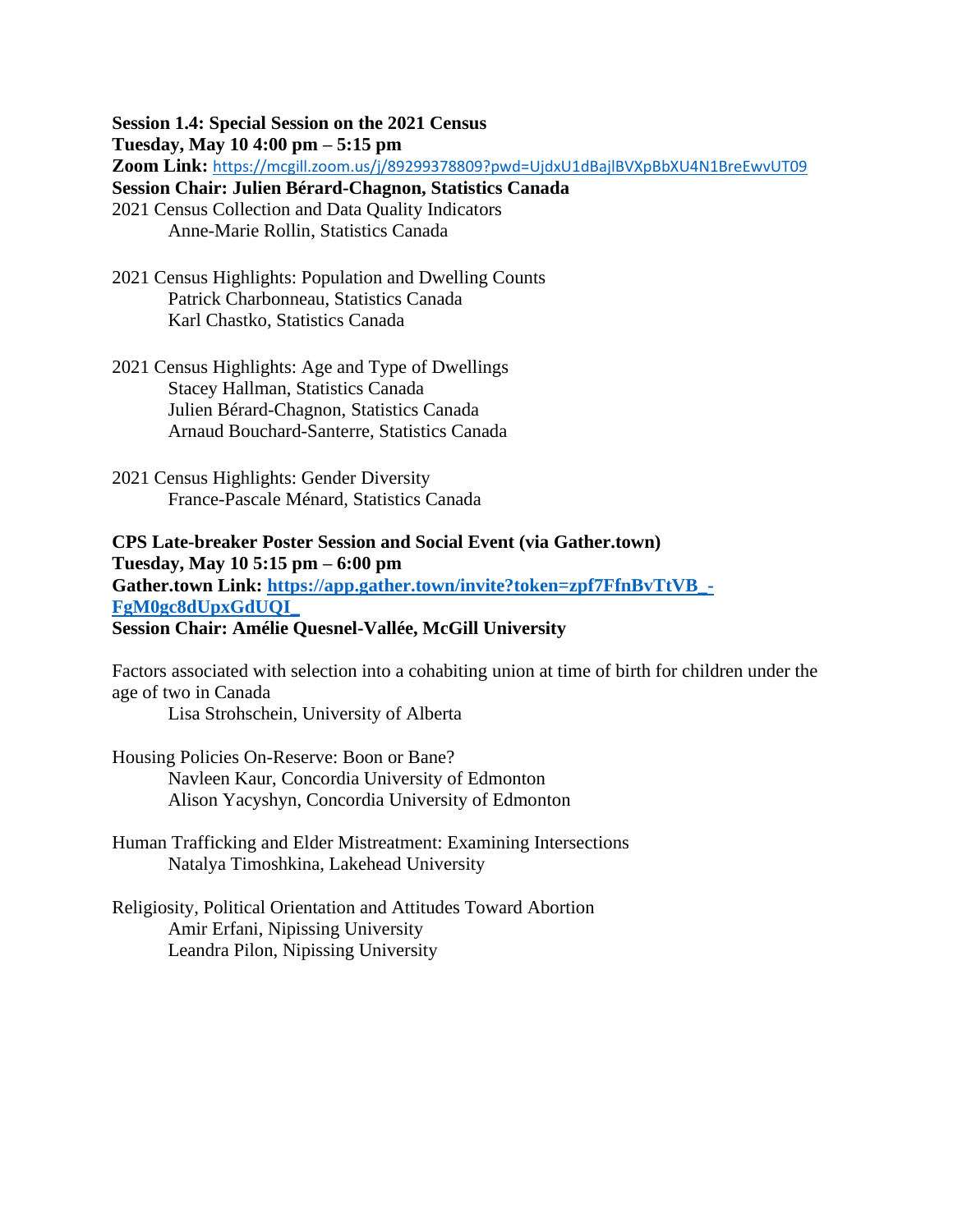# **Wednesday, May 11, 2022**

**Special Session on the Canadian and U.S. Censuses (co-hosted with CAnD3) Wednesday, May 11 12:00 pm-1:00 pm Zoom Link:** <https://mcgill.zoom.us/j/89059699682?pwd=UExPbnJkQlJGYmFQMnJDdnZablhrdz09>

### **Session 2.1: Population Research in a Pandemic Wednesday, May 11 1:15 pm-2:30 pm Zoom Link:** <https://mcgill.zoom.us/j/83328092332?pwd=a2lSa0F3UGFoNThwTEMvOU9YZGtnZz09> **Session Chair: Patrick Denice, University of Western Ontario**

"It's a Violation of my Freedom": Getting Informed, Social Media, and Face Mask Use in Canada

Leah Houseman, University of Saskatchewan

- Use of admin data to enumerate non-responding households in the 2021 Census James Falconer, Statistics Canada Sylvain Delisle, Statistics Canada
- Health impacts of COVID-19 pandemic among Canadians living with disability Kamrul Islam, University of Lethbridge Lars K. Hallstrom, University of Lethbridge

## **Break 2:30 pm – 2:45 pm**

**Session 2.2: Fertility Wednesday, May 11 2:45 pm – 4:00 pm Zoom Link:** <https://mcgill.zoom.us/j/81867316113?pwd=MWk2eGZoN2t3ZlUzY0E5RWtlOHNnUT09> **Session Chair: Neeru Gupta, University of New Brunswick**

Family Transitions in Europe: From Leaving Parental Home to First-Time Parenthood Michaela Bunakova, McGill University

The Contribution of Indigenous Women's Fertility to Unequal Economic Development in Mexico

Roxana Arana, Université de Montréal Alejandro Murua, Université de Montréal Francisco Zamudio, Universidad Autónoma Chapingo Lisa Dillon, Université de Montréal

Determination of Centres of Populations of Canadian Provinces for the Study of Seasonal Birth Oscillations Arzu Sardarli, First Nations University of Canada Frank Trovato, University of Alberta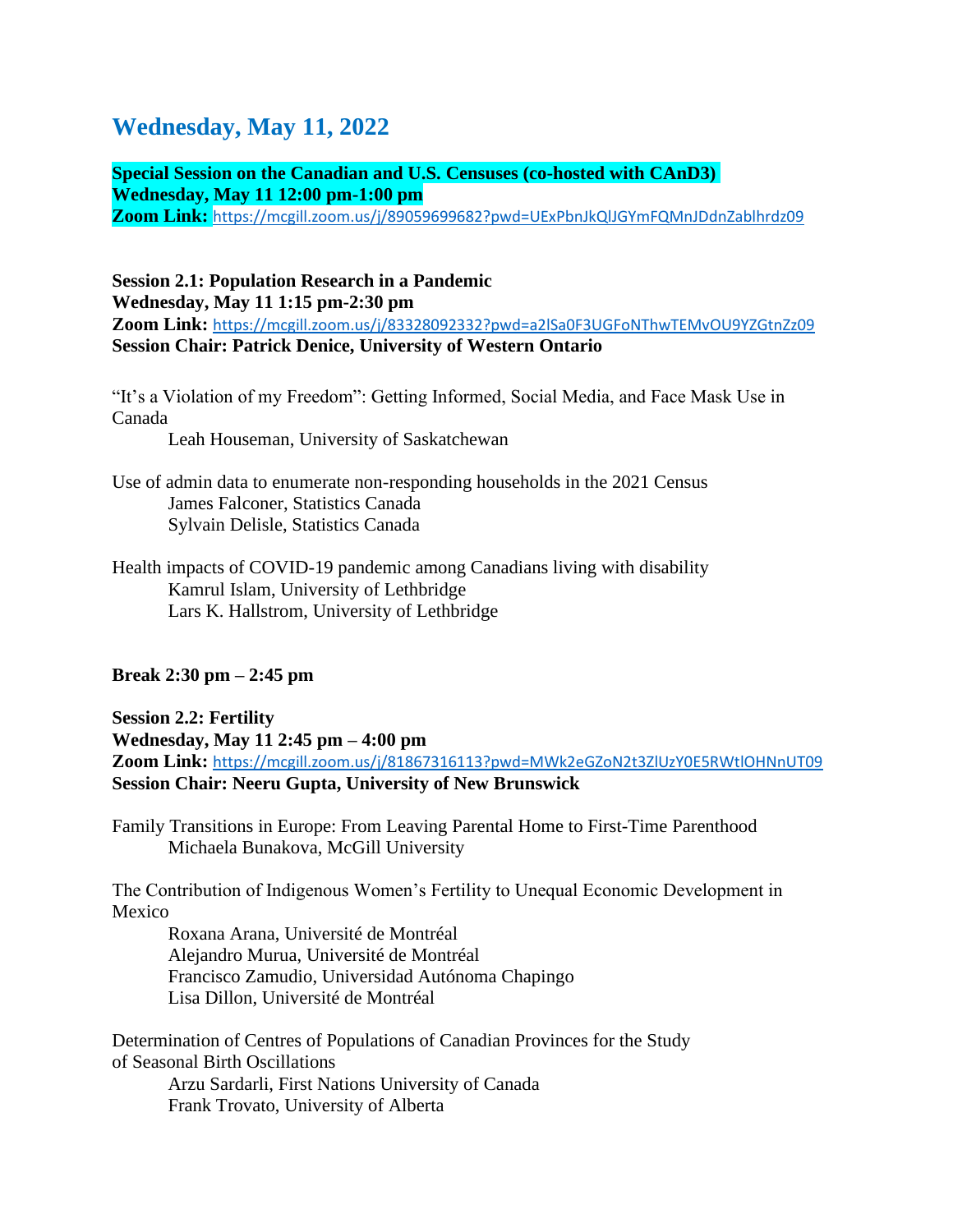Andrei Volodin, University of Regina Khaysa Osmanli, University of Regina

Trends of Parity Progression Ratio and Parity Distribution in Iran 2006-2016 Mansour Sharifi, Islamic Azad University Mohsen Naderi Beni, Islamic Azad University Jafar kord Zanganeh, Payame Noor University

### **Break 4:00 pm – 4:15 pm**

**Session 2.3: Labour Market and Education Wednesday, May 11 4:15 pm – 5:30 pm** Zoom Link: <https://mcgill.zoom.us/j/87060698052?pwd=dW1xRGU2UEovWmFDeFZrcFRFWmEvZz09> **Session Chair: Xavier St-Denis, Institut national de la recherche scientifique**

Exploring Educational Differences in the Gendered Division of Unpaid Labour Laura Wright, University of Saskatchewan

A systematic review on employment transitions and subsequent weight change in older adults Alexander Tam, University of British Columbia Veronica A. Steck, McGill University Sahib Janjua, University of British Columbia Ting Yu Liu, University of British Columbia Rachel A. Murphy, University of British Columbia & BC Cancer Research Institute Wei Zhang, University of British Columbia & Centre for Health Evaluation and Outcome Sciences (CHEOS) Annalijn I. Conklin, University of British Columbia & Centre for Health Evaluation and Outcome Sciences (CHEOS)

Who Pays? Racial/ethnic variation in the Motherhood Penalty in Canada Taylor Noriko Paul, University of Western Ontario

Decomposing gender wage gaps in the education workforce across the urban–rural continuum: evidence from Canadian population census and community remoteness data Neeru Gupta, University of New Brunswick Sarah Ann Balcom, University of New Brunswick Paramdeep Singh, New Brunswick Institute for Research, Data and Training

Changes to the Housing Market: A Cohort Analysis of the Canadian Housing Market Abigail Meza, University of Western Ontario

### **Break 5:30 pm – 5:45 pm**

**Graduate Student Professional Development Session, with guest panelists Stacey Hallman and Anthony Jehn. Wednesday, May 11 5:45 pm – 6:30 pm Zoom Link:** <https://mcgill.zoom.us/j/83557828073?pwd=d250VlhWZ1hseE9ZTjJkV25qd0Exdz09>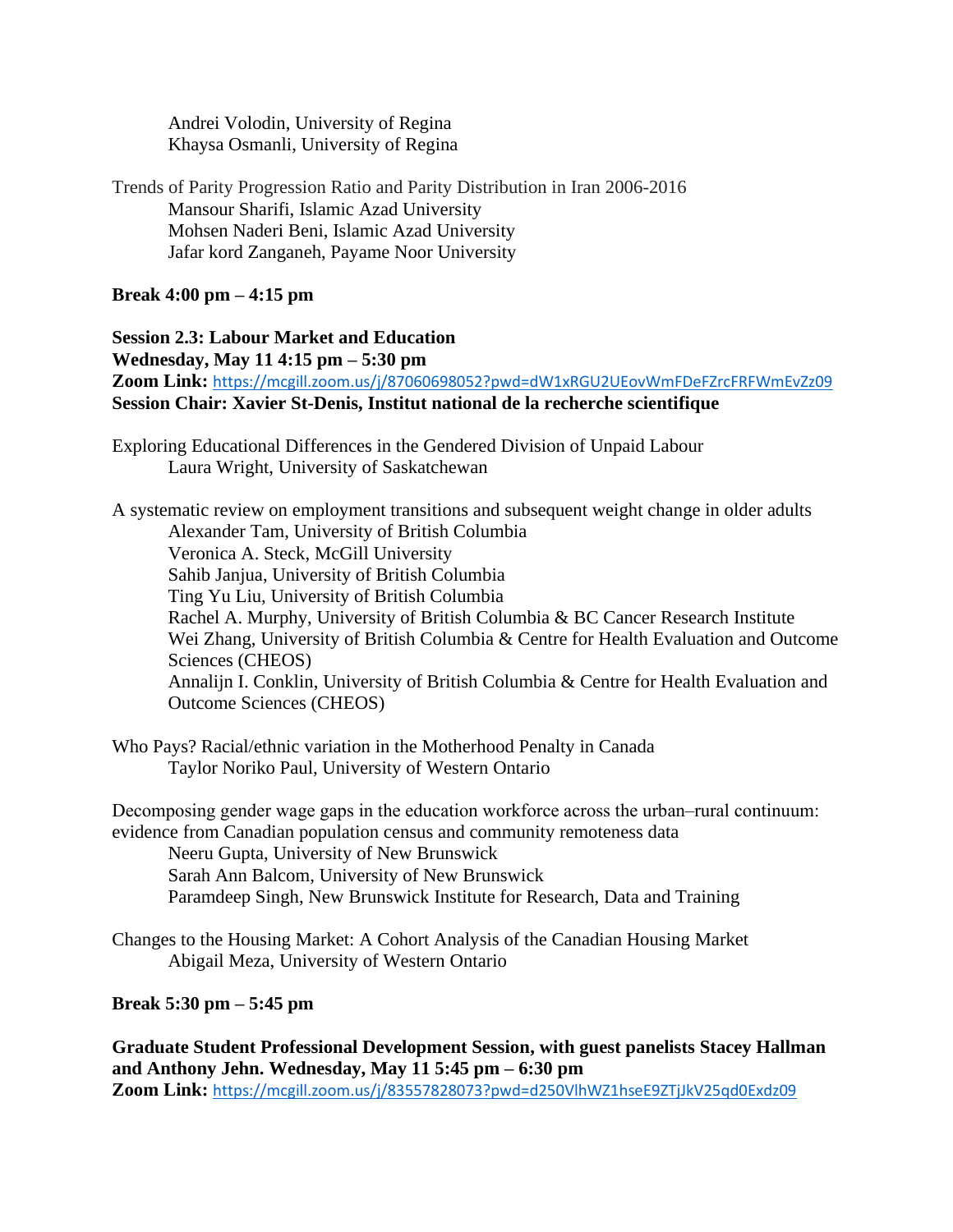# **Thursday, May 12, 2022**

**Session 3.1: Sex, Gender, and Sexuality** 

**Thursday, May 12 11:30 am-12:45 pm**

**Zoom Link:** <https://mcgill.zoom.us/j/84627121623?pwd=RXNaZXpLMVRWNllhTG80NmE1S21Qdz09> **Session Chair: France-Pascale Ménard, Statistics Canada**

Couple-level sociodemographic predictors of marriage among same-sex and different-sex couples-- comparing English and French Canada Winnie Yang, McGill University

The association between religiosity, sexual attitudes, and abstinence: Findings from Ghana using multi-level data

Madeleine Henderson, McGill University

Urban and Rural Canada: Differences in the Gendered Division of Household Labor Shayla Batty, University of Saskatchewan

Bisexuality and the labour market: New data and new insights Sean Waite, University of Western Ontario Shannon Mok, University of Western Ontario Nicole Denier, University of Alberta

## **Break 12:45 pm – 1:00 pm**

**CPS General Assembly Thursday, May 12 1:00 pm – 2:15 pm Zoom Link:** <https://mcgill.zoom.us/j/82814281968?pwd=UmNFemFWUFlSbGlMb2FkQWVpOVpLZz09>

**Break 2:15 pm – 2:30 pm** 

**Session 3.2: Health Inequalities Thursday, May 12 2:30 pm – 3:45 pm Zoom Link:** <https://mcgill.zoom.us/j/84531472580?pwd=TWlFcmFyeW54SlJPcUd5Z1VBZXpRUT09> **Session Chair: Eugena (Eunjeong) Kwon, Saint Mary's University**

How do asset and income relate to mortality? A population-based cohort study of 881220 older adults in Canada

Gum-Ryeong Park, McMaster University

Population Aging and Pro-active Well-Being: The Conundrum in Canada Susan McDaniel, University of Victoria

Adult Health Lifestyles: Examining the Gap in Returns to Higher Education Anthony Jehn, University of Western Ontario

Intergenerational impact of aging on children's health